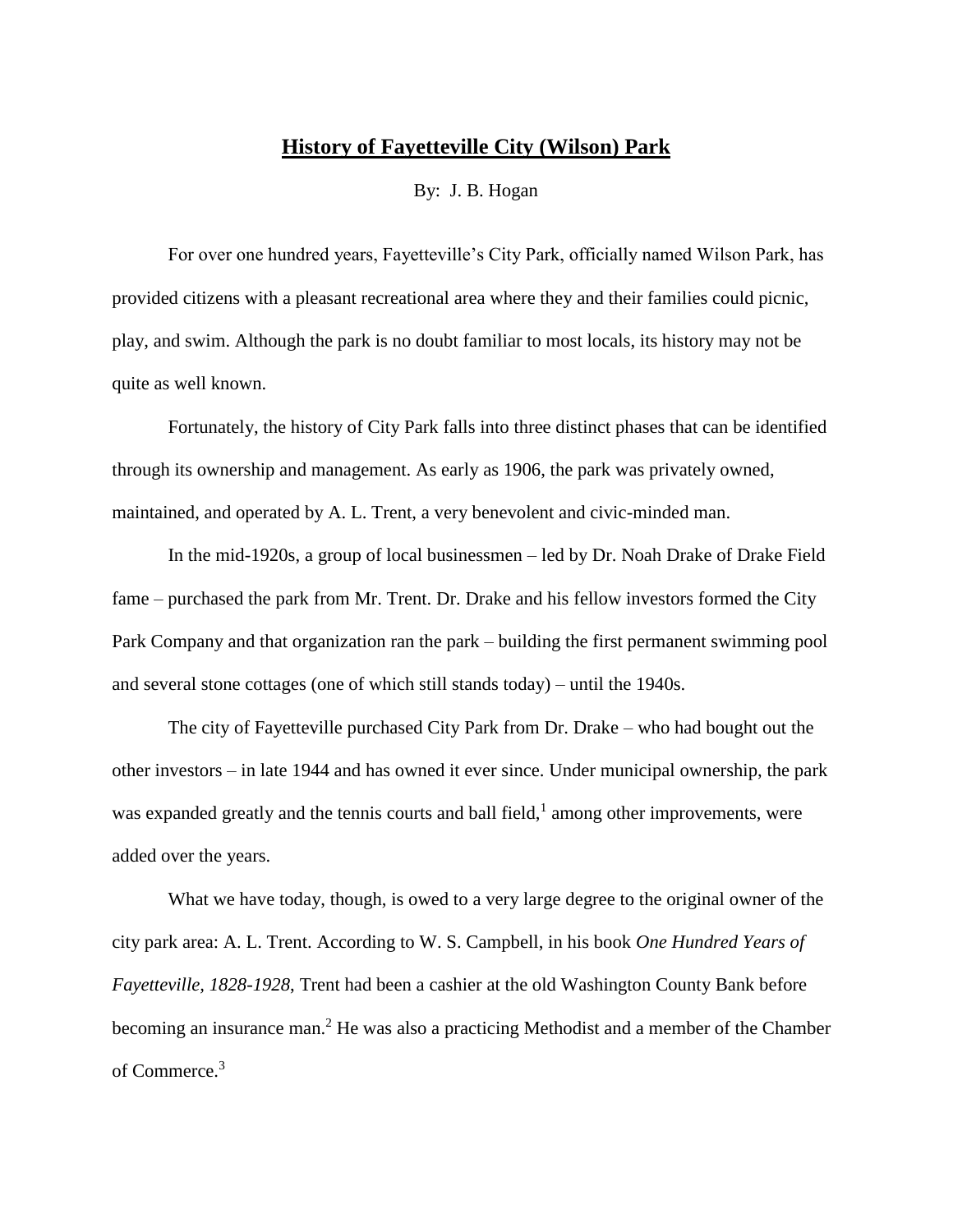In the early years of the twentieth century, Trent had purchased the land in and around the original City Park. Through his own good will he provided Fayetteville with a place for individuals and families to gather in "a place of beauty"<sup>4</sup> and in good weather swim and boat in what was then called Trent's Pond.<sup>5</sup>



City Park and Trent's Pond with Old Main in background, Photo from City of Fayetteville

In 1908, an anonymous writer going by the name "City Park Poet" penned a tribute to the natural beauty of this new addition to Fayetteville. In the poem "Athens of Arkansas," the author tells the audience that "By being more friendly with Nature and Art," we "have added to town a beautiful park" and: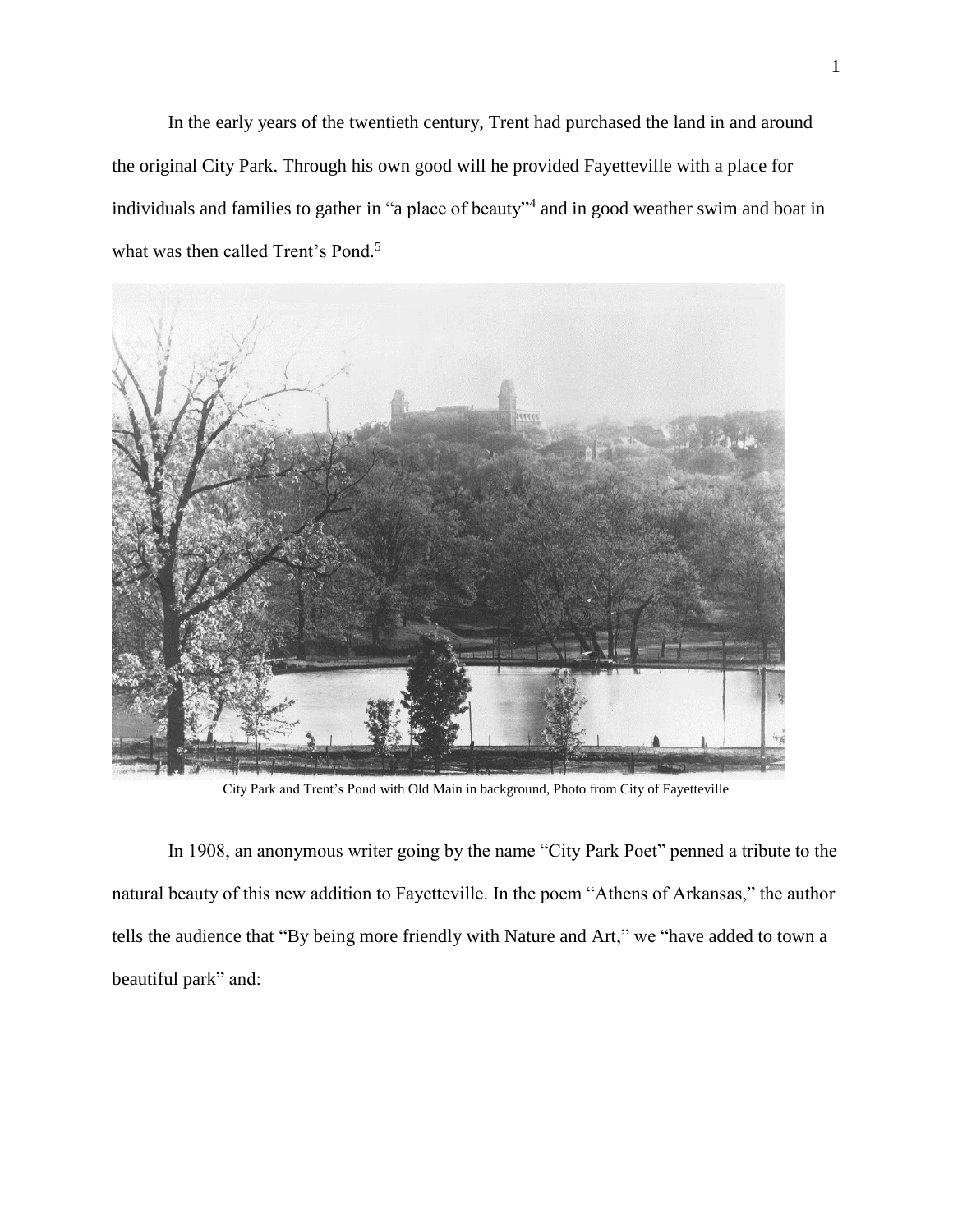To sum it all  $up$  – to come to the test, There's but one addition that we can call best, The one by Mt. Nord through Englewood shade, The place of all places that Nature has made, The place she has made and sealed with her mark The beautiful place we call CITY PARK.<sup>6</sup>

Besides anonymous poetic renderings of the park's fine qualities, A. L. Trent himself (there is no evidence that he was the City Park Poet, too) liked to write occasional letters to the newspaper touting his park and its facilities.

On October 21, 1916, over a month after the park had closed for the season, Trent wrote a letter printed in the *Fayetteville Daily*. He thanked the public for their "patronage" and said he "hoped to make the Park a still more inviting place." To do so, however, he noted that it was "entirely beyond" his "means or ability to do so."

Lobbying for the city to take ownership of the park ("of course the city should own the park"), Trent reminded readers that three years before he had offered the park and the springs, two one-half acre deeds, to the city if they would agree to improve the property. With no response to his offer, he continued maintaining the park by himself.

Trent stressed in the letter that the park, if maintained at a high level and advertised throughout the region, could bring in visitors from Texas, Missouri and steal some of the thunder of other "Summer Resort" destinations like Winslow and Eureka Springs.

The following summer, Trent wrote another letter to the paper that provides a glimpse into the life of our city nearly a century ago. Trent's purpose was to announce an increase in the price of swimming at City Park to 25 cents whether swimmers provided their own suit or not – the same price as charged in area towns he had visited like Muskogee, Oklahoma and Ft. Smith.<sup>7</sup>

Trent reminded his customers that previously he had offered a 5 cent reduction in the price if they brought their own swim suit. Morning short swims ("before breakfast") would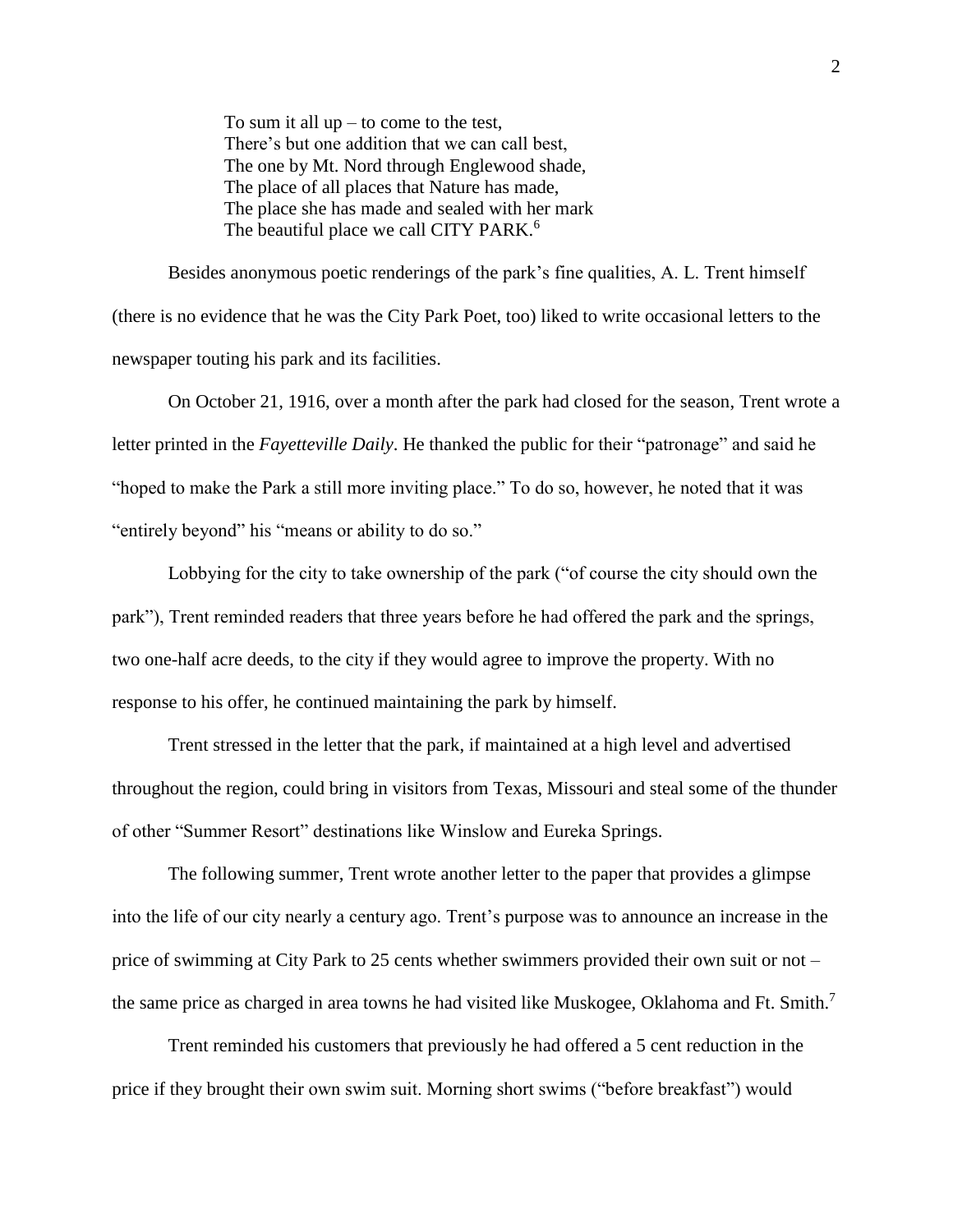remain 10 cents, but patrons were asked to be out of the water by "7 o'clock" so that "the boy who waits on them can go to breakfast too."<sup>8</sup>



Trent's Pond, Photo from City of Fayetteville

By the early 1920s and on into the middle of the new decade, City Park was beginning to enter what might be called a transitional phase. A. L. Trent was still its owner and manager, but other voices with other plans for the park were being heard. In April of 1923, for example, it was suggested that the city of Fayetteville buy the park. An unidentified "prominent citizen" said that because the town was "growing rapidly" it could not expect "private individuals" (meaning A. L. Trent) to maintain this "valuable ground as a public playground free of charge."<sup>9</sup>

A \$40,000 bond investment, it was suggested, would provide "20 acres of land" (including almost 17 acres to the west of the original park known as Wilson's Pasture for use as a tourist camp) that would give Fayetteville a park "worthy of its name" and one "where the tourist public may be made comfortable and happy."<sup>10</sup>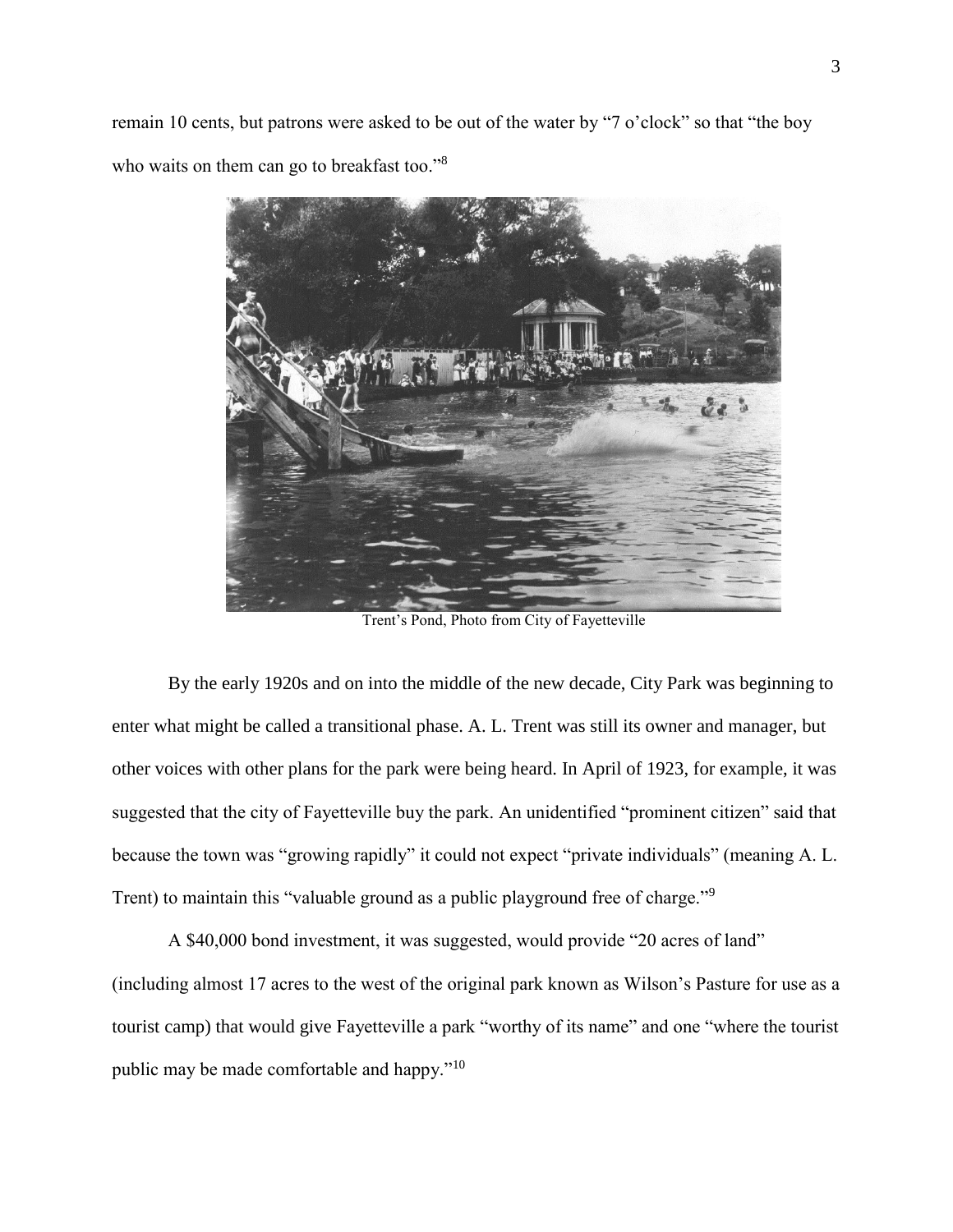The same "prominent citizen" mentioned above advocated municipal intervention because this "beautiful hill-side which has been compared favorably by travelers in Athens to the most beautiful natural amphitheatre in the world must be cut up into building lots unless Fayetteville does something to save it."<sup>11</sup>

Early the following year, 1924, the Fayetteville Chamber of Commerce met to further plans for a tourist park. They proposed that Wilson Pasture, which it was believed could be purchased for \$10,000, "be utilized for an auto park." By the end of March 1924, the Chamber had begun a Tourist Camp fund that, with a goal of raising \$1500, would finance an auto park to "lure tourists from all sections of the country." <sup>12</sup> By April 2, the paper reported that the camp had had its first guests and they "Like it."<sup>13</sup>

Even though the auto park was already in use, by mid-April the Tourist Camp fund drive was still in process and had taken in \$1,067 although about another \$500 was still needed to reach the earlier-announced goal.<sup>14</sup>

Near the end of the month, the paper reported that internationally renowned author, historian and philosopher Will Durant, on a visit to Fayetteville "several years" before, had said that the natural amphitheatre just beyond City Park "rivaled that at Athens." Durant's comment may be one of the original sources for the frequent comparisons between Fayetteville and Athens so often repeated by well-meaning local boosters during this optimistic era.<sup>15</sup>

On May 1, 1924, the Chamber of Commerce suggested what they believed should be the next big improvement to City Park. "Swimming Pool Urged for City By C. of C. Boosters" a page one story in the *Fayetteville Daily Democrat* reported. "A concrete swimming pool," W. F. D. Batjer, Secretary of the COC said, could be built for an estimated \$3000 and would be "a great drawing card for tourists and … vacationers."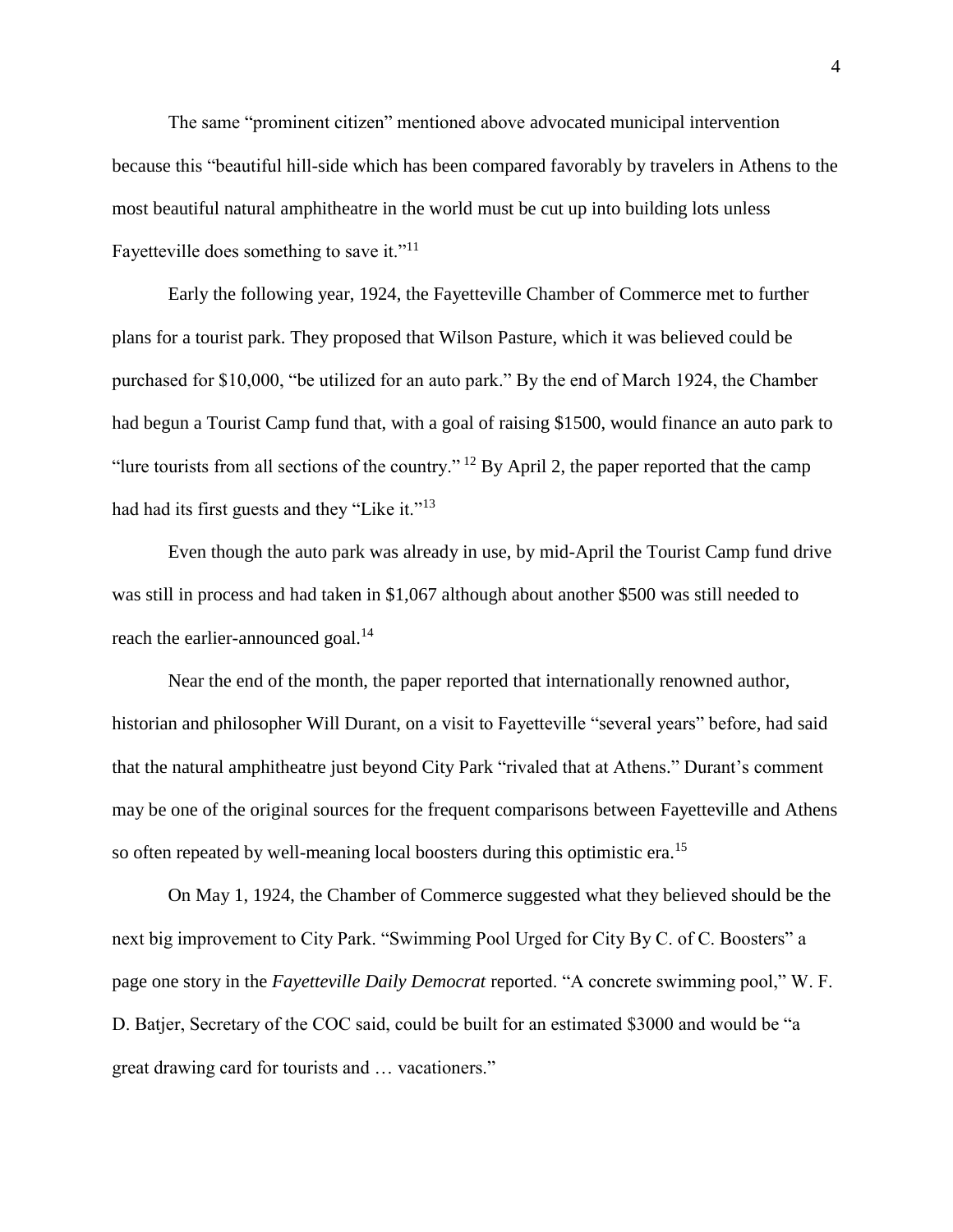Despite Batjer's optimistic projections, plans for a "concrete" swimming pool in City Park did not begin to firm up until March of 1926. A. L. Trent, still owner and manager of the park, offered to build a pool and continue to maintain the park free if the city would provide free water. In a letter to the *Democrat*, Trent was responding to the "considerable agitation" the city had gone through in regard to "buying a site for park grounds, tourist camp, etc." These efforts by the city, Trent noted, had seemingly "failed."<sup>16</sup>

Later in the month, however, a solution was found. With Dr. Noah F. Drake as its head, a private company was formed by local stockholders (including Drake and Trent, among more than forty others) with the goal of purchasing City Park and building a swimming pool there.<sup>17</sup> City Park Company was the name of the new ownership group and the by the end of March 1926 some \$14,706 in stocks had been purchased by investors.<sup>18</sup>



Dr. Noah F. Drake, courtesy of University of Arkansas Libraries, Special Collections

On April 3, 1926 it was announced in the *Democrat* that City Park had been purchased from A. L. Trent for \$8500 (the official date of the sale would be August 6,  $1926^{19}$ ). Work on the proposed new pool and a playground for children was to begin in ten days.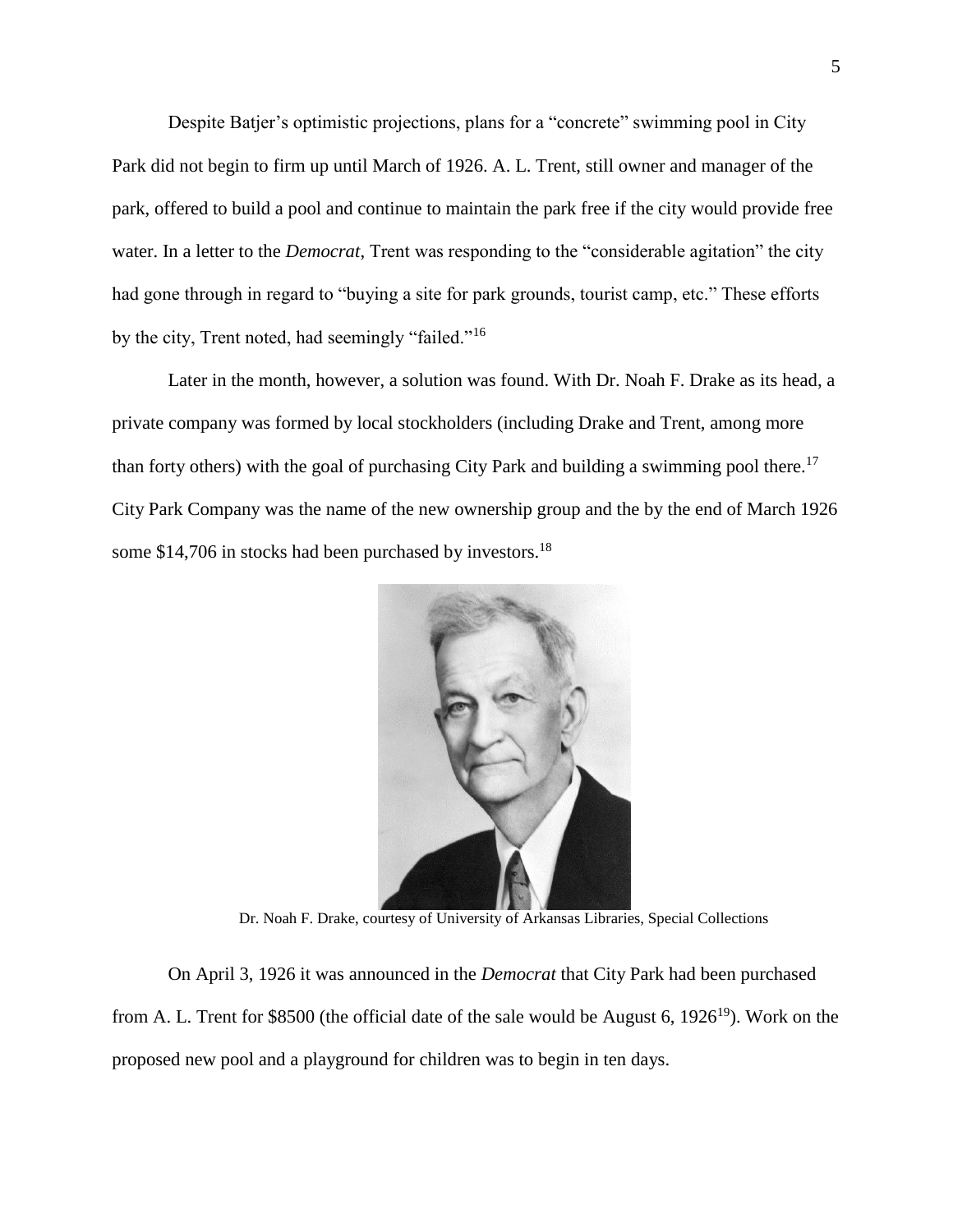The pool was to be located south of Trent's Pond, which it was said would be preserved (it was not).<sup>20</sup> There were also plans to build a band shell by the pool where musical shows could be performed for patrons who sat in chairs or on blankets and watched the entertainment from above on the rolling hill above the pool parking lot.

Once the announcement of a new swimming pool had been made, a contest was held to find a name for the park itself. On April 14, the *Democrat* reported that "City Park" was the name selected for City Park. Two ladies, Miss Vera Drake and Mrs. Fred Armstrong split the \$10 contest prize for their shared suggestion. Not quite two weeks later, April 27, the paper noted that ground had been broken on the new swimming pool.

Just over a year later, on May 1, 1927, the pool was opened to the public. The *Democrat* reported that nearly 1,000 people attended the opening of City Park with close to 200 of them availing themselves "of swimming privileges." The pool was described as being 60 by 160 feet in size and that it and other improvements to the park had cost almost \$40,000.

The tourist camp had also been expanded and now consisted of six small houses and three stone cottages.<sup>21</sup> Tourist camp capacity was estimated as "150 cars or 450 people." A. L. Trent's son-in-law and daughter, Mr. and Mrs. Keith Carson, would reside in the park and be in charge of "grounds, tourist camp and concessions." Frank Barr, well known bandleader in town, was the "general park director."<sup>22</sup>

In the summer of 1928, the tourist camp did landmark business. From June 15 until the first week of September some 4500 tourists and 937 cars were listed in the record books of the park. 23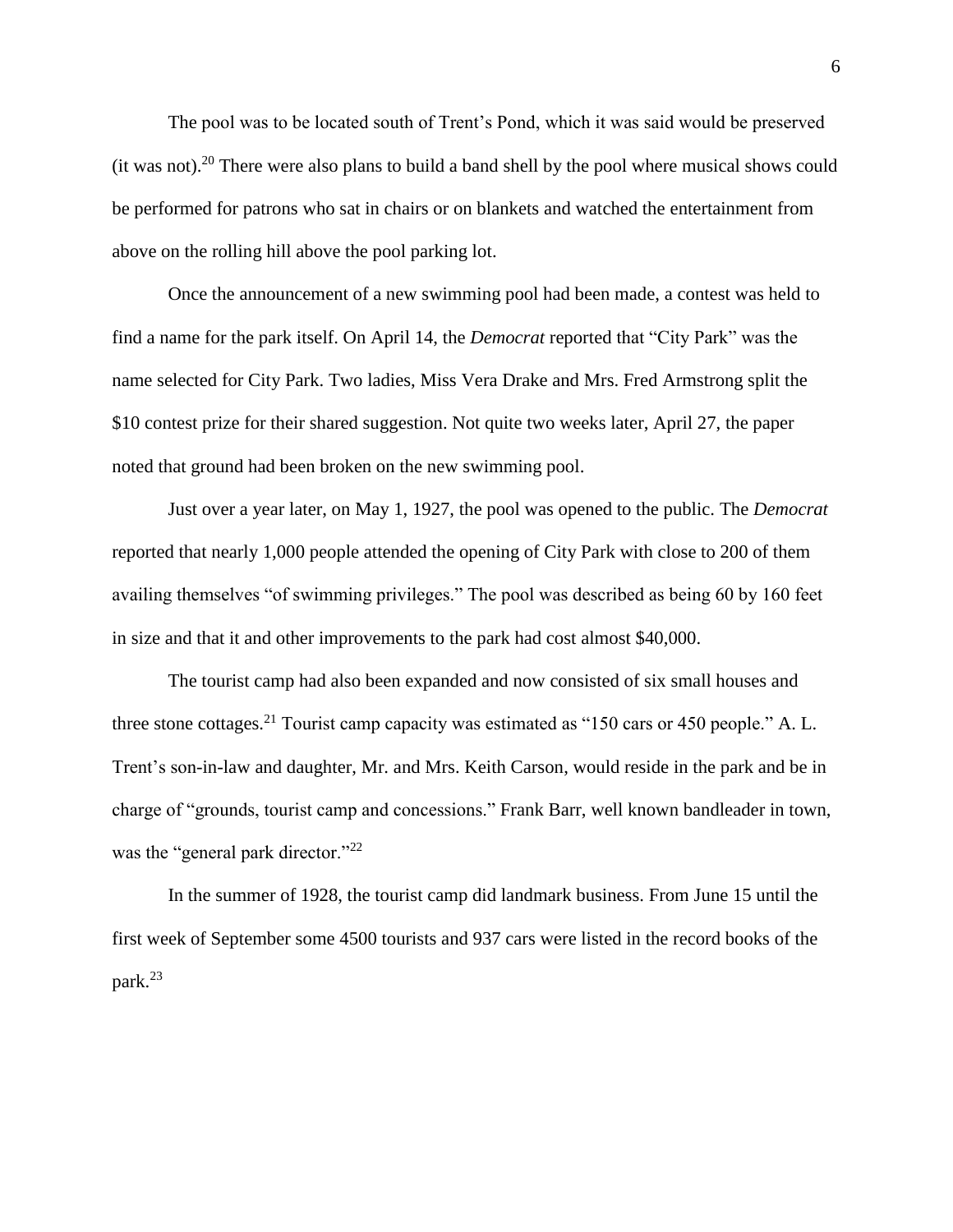

Wilson Park pool 1940s – courtesy University of Arkansas Libraries, Special Collections

For the next fifteen years, City Park remained under the aegis of the privately owned City Park Company but there was a continual, low level discussion concerning the appropriateness of municipal ownership of the park. In October 1933, Dr. Drake even offered to sell City Park to the city of Fayetteville for \$20,000 but in those cash-strapped days of the Great Depression the offer went unanswered.<sup>24</sup> Finally, during the difficult days of World War II, city ownership moved closer to reality.

In May of 1942, the City Park Company was dissolved with Dr. Drake taking sole ownership of City Park.<sup>25</sup> About two and one-half years later, in December of 1944, the city finally agreed to buy City Park from Dr. Drake for  $$16,000.<sup>26</sup>$  City Park was now officially owned by the government of Fayetteville and it remains so today.

For years, the large tract of land west of City Park proper, known as Wilson's Pasture after the prominent local family that owned it, at times had been rented for tourist camp parking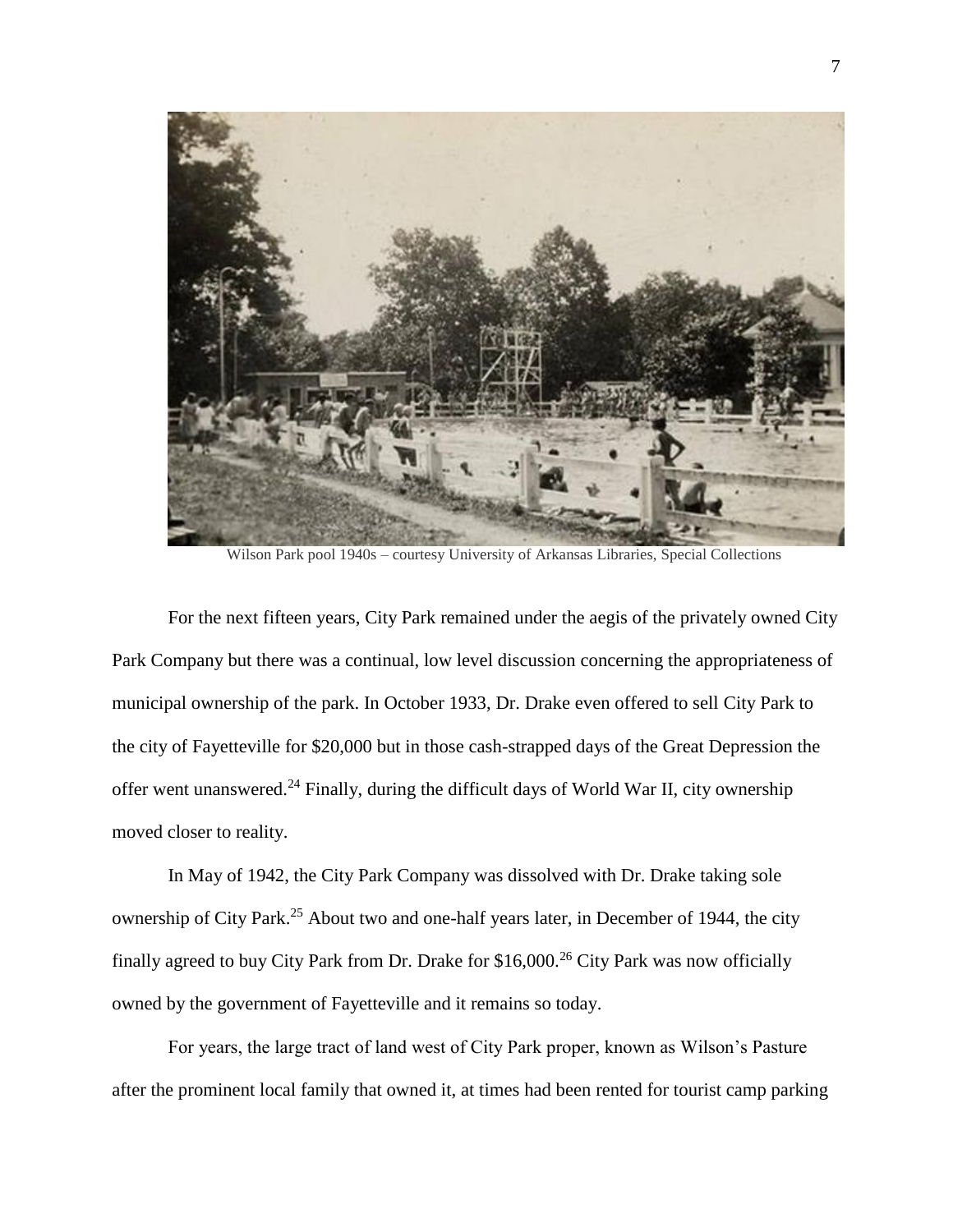and other recreational uses. In mid-1945, with Victory in Europe assured and hopes of a Pacific victory in the offing, an influx of college-bound veterans began arriving in town to attend the University of Arkansas on the GI Bill.

Fayetteville Mayor George T. Sanders and the city council initiated a program that allowed returning vets to park trailers throughout the grounds of City Park for an affordable fee while going to school or readjusting to civilian life. Although opposed by some, the trailer program brought in needed income to less than overflowing municipal coffers.

In the summer of 1945 Charles Morrow Wilson, third generation scion of the highly regarded Wilson clan and an internationally known and respected author, offered to sell Wilson's Pasture to the city on the condition that the park be named in memory of his mother Mattie Morrow Wilson.<sup>27</sup> Wilson envisioned the new, expanded park as a "beautiful and valuable"<sup>28</sup> place for local residents to enjoy an undeveloped natural site in the heart of Fayetteville.

On August 5, 1946, the *Northwest Arkansas Times* reported that the city would purchase the 16 7/8 acre tract from Wilson. The price of the land to the city was \$15, 500 (the actual sale price was \$22,500, minus the author's donation of \$7,000).<sup>29</sup> Twelve days later, on August 17, it was announced that the contract for the land was signed. City Park now encompassed 22 acres in all.<sup>30</sup>



Charles Morrow Wilson – courtesy of University of Arkansas Libraries, Special Collections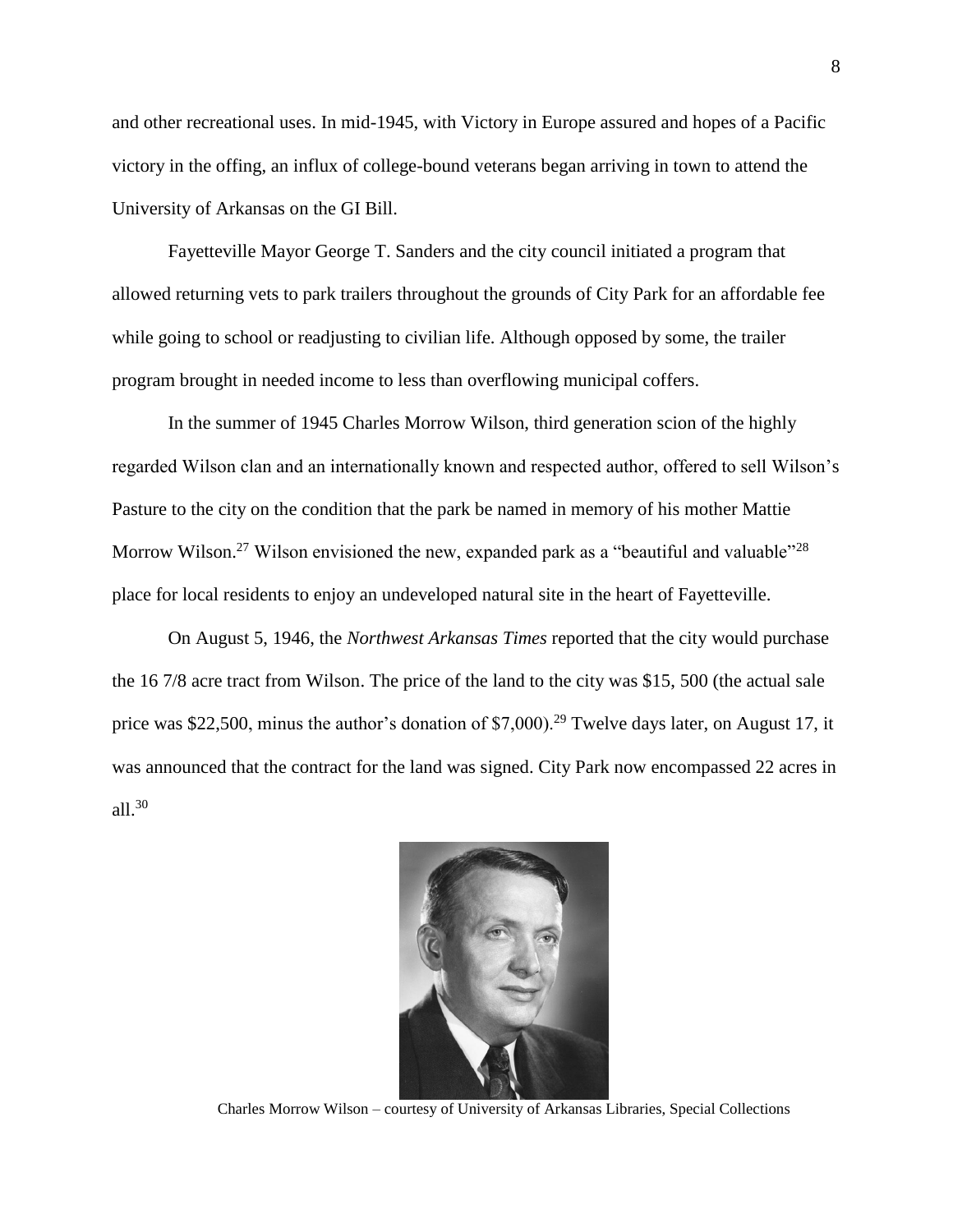Despite Charles Morrow Wilson's presumed verbal agreement between himself and the city of Fayetteville to keep the newly purchased area "an ornamental city park," on August 20 Mayor Sanders announced in the *Times* that veteran's trailers could now be parked not just in the old City Park area but in the new section as well.<sup>31</sup>

A few months later, in the fall of 1946, Mrs. Roberta Fulbright, owner of the *Northwest Arkansas Times*, wrote in her "As I See It" column that the city should honor A. L. Trent, the man who had founded City Park. Mrs. Fulbright proposed that a day in October be set aside as A. L. Trent day.<sup>32</sup> Mrs. Fulbright's suggestion did not come to fruition, but her idea remains a valid one right up to the present day.

From December 1947 through the spring of 1949 a controversial proposal to build a Boy's Club in City Park caused a fair amount of rancor between proponents and opponents of the plan. On December 15, 1947, the *Times* reported: "City Park Site Accepted For New Boys Club Building."

Almost from the beginning, the proposal had its detractors but by late March 1948, plans had been made to start work on the new Boy's Club.<sup>33</sup> W. W. Higgins, director of the Boy's Club board estimated that the building would cost around \$35,000 and would be built "just north of the present swimming pool,"<sup>34</sup> although the recommended location was shortly changed to the west end of the park, the area formerly known as Wilson's Pasture and recently purchased from Charles Morrow Wilson.

By the end of the year, opposition to the plan had grown to such proportions that Wilson himself, who was also upset by trailers being allowed in the area he had sold to the city, wrote a letter of protest to the *Times*. The new Boy's Club building, Wilson said, would grossly violate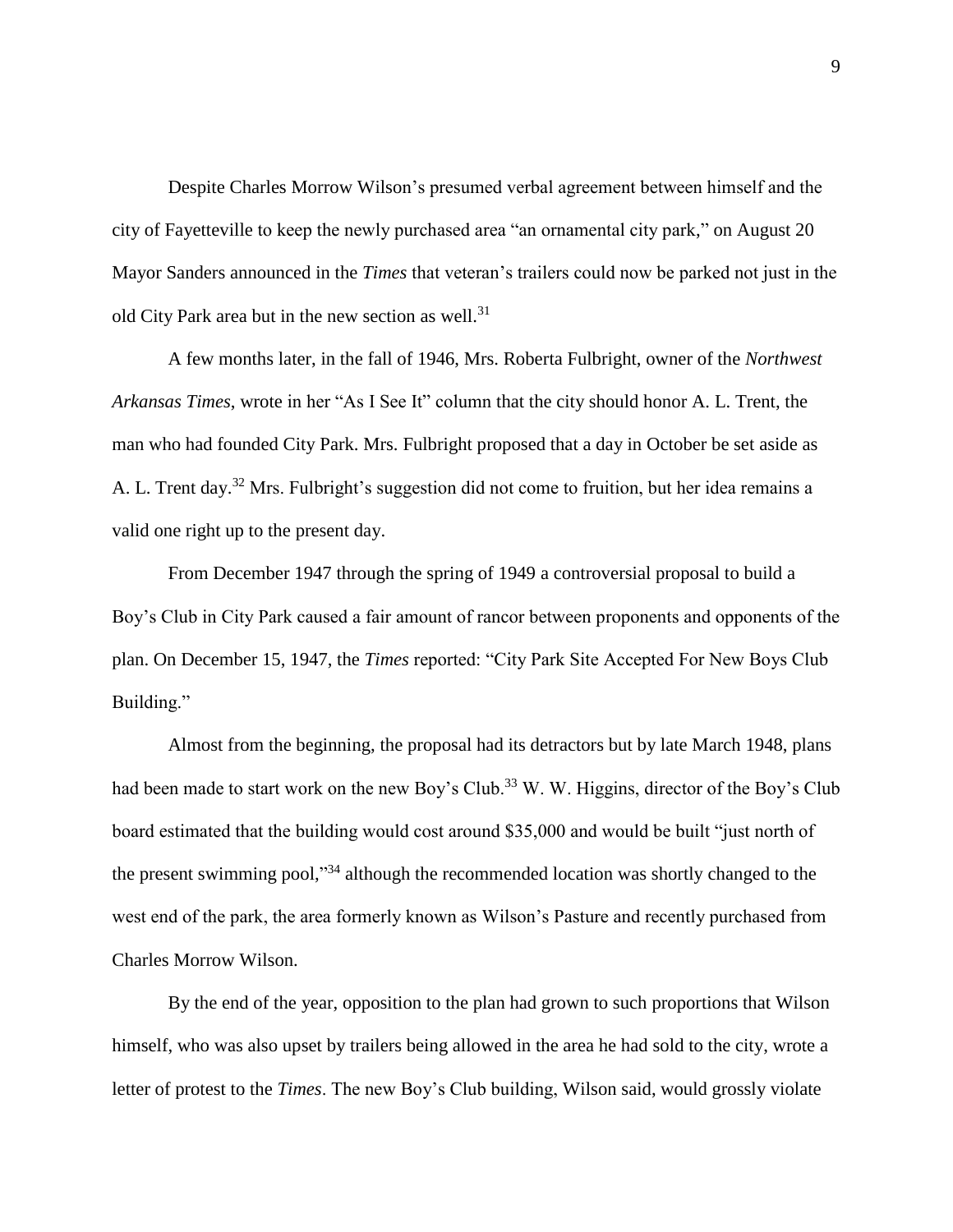the "gentleman's agreement" he had made with the city to ensure that City Park (especially the western part that he had sold to them) would "be used as an ornamental public park for the benefit and good of the general public of Fayetteville."<sup>35</sup>

In the January 5, 1949 *Times*, proponents of the Boy's Club plan began to retreat from their position. Protesters sensitive to Charles Morrow Wilson's point of view, suggested that the Boy's Club building be built in the northeast section of the park as had originally been planned, and not on the west side.

That same day, Mrs. Fulbright devoted her "As I See It" column to the controversy and suggested finding another place for the Boy's Club outside of City Park altogether. Wilson was so annoyed by the whole affair that the next day he offered to buy back "the land in question (the old Wilson's Pasture) in its entirety at the amount of money received by me from the city."<sup>36</sup>

Fortunately, the election of Admiral Powell Rhea as mayor of Fayetteville in 1949 helped bring the Boy's Club controversy to an end. Rhea, while serving on the Boy's Club executive board, had opposed building the new club in Wilson Park and shortly after he assumed office it was also reported that the trailers in City Park would not be replaced.<sup>37</sup> A little over a year later, in July 1950, the Fayetteville city council voted to remove the trailers by June 1951.<sup>38</sup> With the trailers on the way out and the Boy's Club plan no longer viable both controversies simply faded away.

By January 1951, some four and one-half years after his sale of Wilson's Pasture, Charles Morrow Wilson's desire to have City Park renamed for his mother had still not been fulfilled. Alderman Hugh Kincaid addressed the council on January 29 and requested City Park be renamed Wilson Park. The council voted to leave the name as City Park but approved a plan to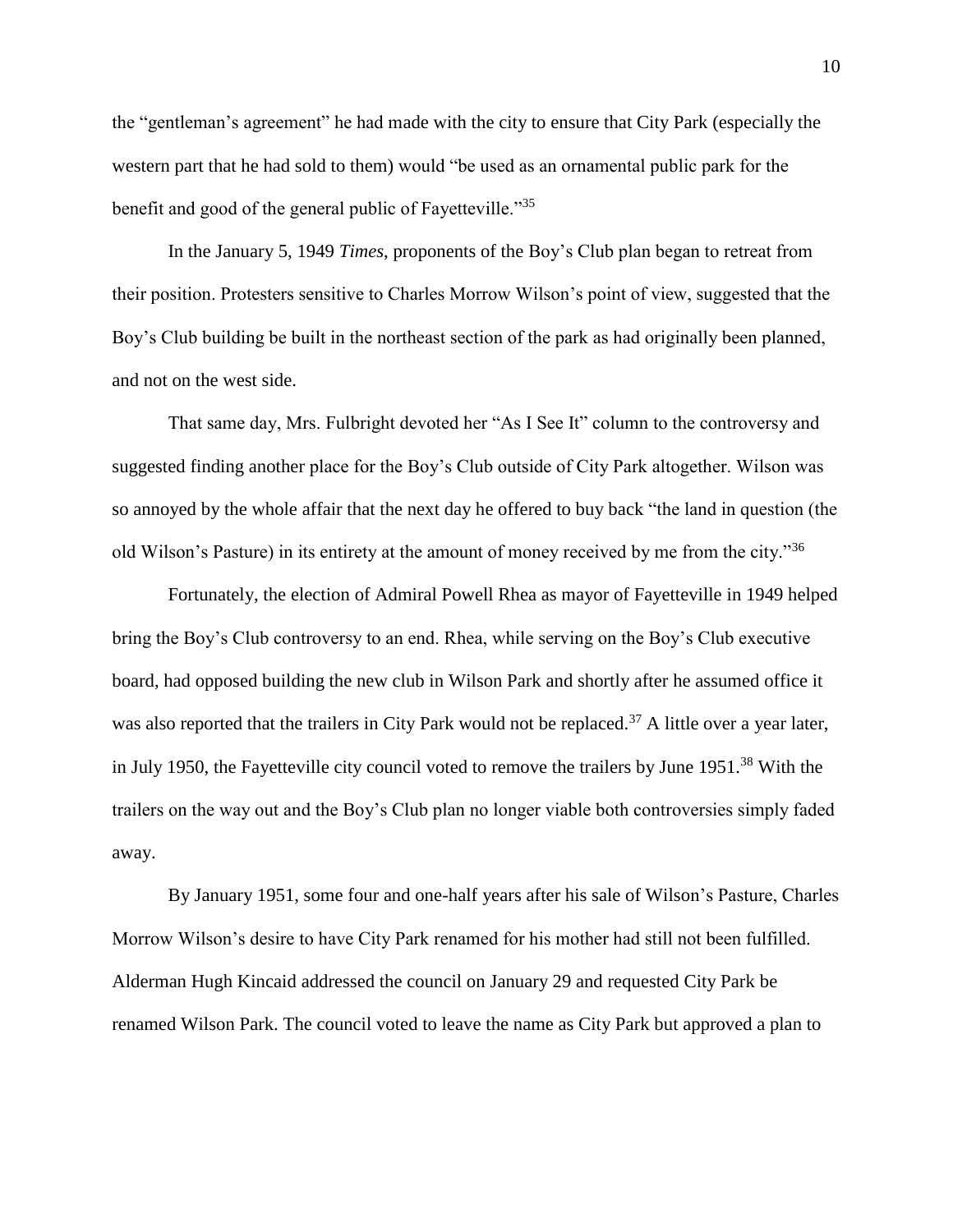erect a plaque to the people who expanded it and then "await the reaction of the public."<sup>39</sup> Neither the plaque nor a public reaction to it seems to have been forthcoming.

For several years there had been plans to build tennis courts in City Park and in 1951, the courts – "long under construction" – were finally opened on August 18.<sup>40</sup> Just a few days later, the old tourist cabins (seven in all), which had slowly fallen into decline over the years, were sold to local entrepreneur H. O. Bailey for a total of \$852. Bailey bought the cabins to use in opening his own tourist camp on Highway 71 south of town.<sup>41</sup>

As for the Boy's Club, in the fall of 1951 the *Times* reported that the club would move temporarily to the White Chapel Assembly of God Church building on south College.<sup>42</sup> The church was located just south of the Rock Street intersection with Archibald Yell Boulevard (it is currently a vacant lot). By the mid-1950s, the Boy's Club used the facilities of the National Guard Armory before a new building was erected at Harmon Field in the late 1950s.

With regard to the long-delayed renaming of City Park to Wilson Park, the next attempt to do so was registered in a *Times* editorial of August 22, 1960. With the recent addition of Walker Park in south Fayetteville, the writer observed, it was now "a good time to name the park in the north section of the city, now called City Park. And the name it should have is Wilson Park." The editorialist went on to give details of the 1946 sale of Wilson's Pasture and concluded that the renaming "would be a gesture of recognition to Charles Morrow Wilson and the family which has so long lived in this area."

Despite the several attempts and exhortations to rename City Park, no official change was made. The split or simultaneous usage of the two names is apparent in city of maps of the era. The 1962 Fayetteville city map lists City Park but four years later the 1966 version uses Wilson Park. In keeping with the dual names, the 1966 phone book uses City Park.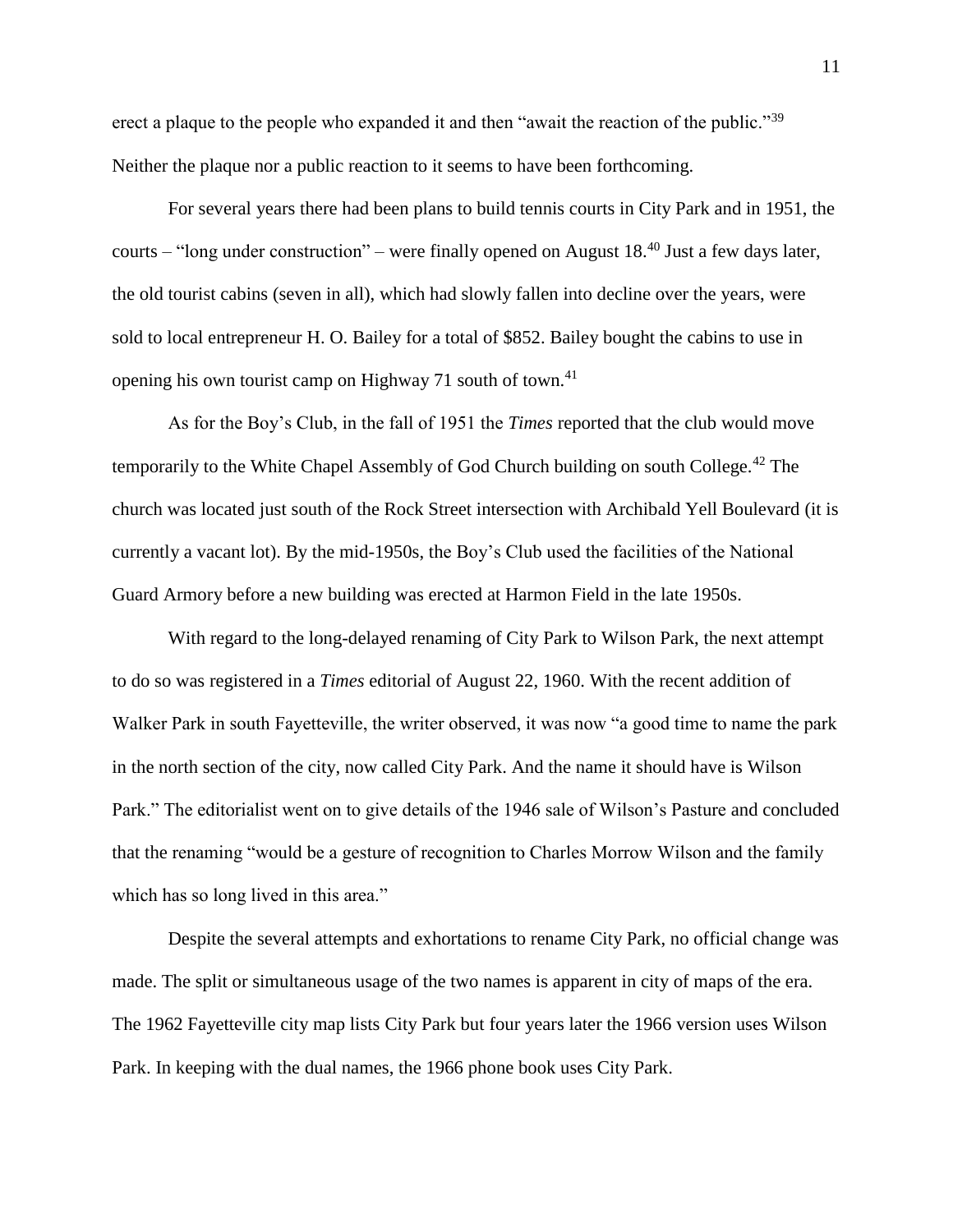In the latter 1960s, Fayetteville took an important step with regard to its growing park system. The city council proposed and adopted Ordinance #1526 which created the Department of Parks and Recreation. Some sixty years after A. L. Trent had privately provided the city a public park, municipal management of all parks in town was complete.<sup>43</sup>

June 16, 1969, over twenty years after Charles Morrow Wilson's sale and gift of Wilson's Pasture to the city of Fayetteville, City Park was finally, and officially, renamed Wilson Park in honor of the writer's mother Mattie Morrow Wilson. Mayor Garland Melton, Jr. suggested at a city council meeting that City Manager Wesley Howe "be given the latitude to have the proper inscription placed on a plaque formally naming Wilson Park."<sup>44</sup>

On June 30, 1969, the *Times* ran a laudatory editorial on the dedication and renaming of the city's flagship park. And while the name change was and is official, even today perhaps as many people still refer to our main in-town recreation area as City Park as those who call it Wilson Park. Traditions, even when they are just names, are slow to change or die out.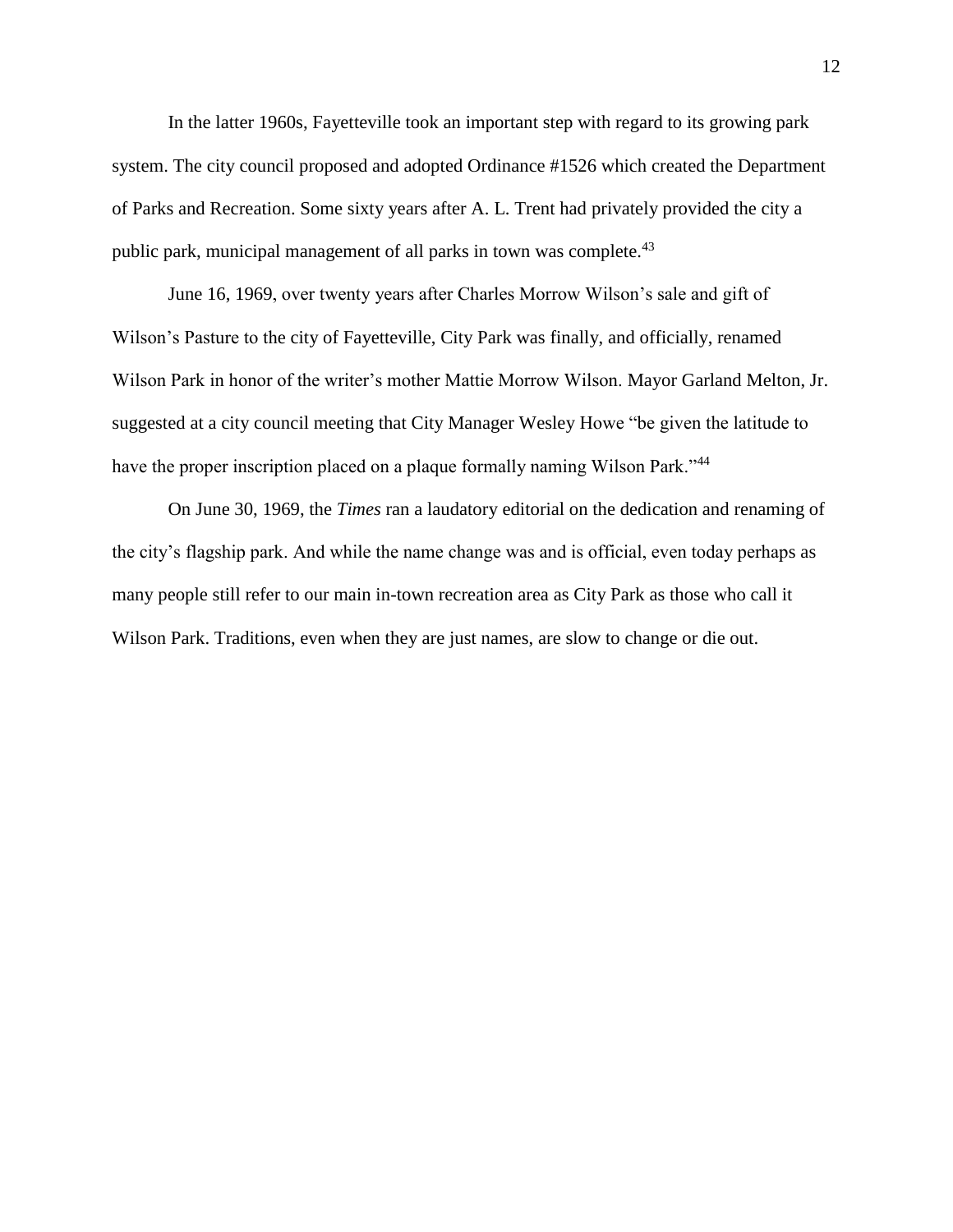## End Notes

 $\overline{a}$ 

<sup>1</sup>The ballfield in City Park opened in 1955 as the original home of the Sherman Lollar Little League, as well as other youth baseball leagues. With the opening of Walker Park on the city's south side in 1961, Fayetteville Little Leaguers alternated play at both locations. City Park field was phased out of youth baseball and turned into a softball field in 1968.

<sup>2</sup>Campbell, William S., *One Hundred Years of Fayetteville, 1828-1928* 1928, pp. 17 and 78. Trent's obituary in the Northwest Arkansas Times, Thursday, May 2, 1940 refers to him as a "prominent realtor."

<sup>3</sup>Campbell, pp. 70 and 87.

<sup>4</sup>*Fayetteville Daily* (*FD*), October 21, 1916.

<sup>5</sup>Trent's Pond, a small, spring-fed lake used for boating and swimming in City Park, was located just north of the current swimming pool, basically covering what is now the softball field. The 1908 Plat Map of Fayetteville clearly shows where the lake was located.

<sup>6</sup>*FD*, April 8, 1908.

7 Ibid, June 27, 1917.

8 Ibid.

<sup>9</sup>*Fayetteville Daily Democrat* (*FDD*), April 23, 1923.

 $10$ Ibid.

 $11$ Ibid. Although it is difficult to see today, the natural amphitheatre was located on the hillside north of Trenton Avenue as you go east away from Wilson Park. Now developed with homes, businesses and overgrown with brush and trees, the old amphitheatre was formed where the hill sloped down to the south towards the creek running alongside Trenton Boulevard about where Lollar Avenue cuts north midway to College Avenue.

 $12$ Ibid., January 4, 1924.

<sup>13</sup>Ibid., April 2, 1924.

 $14$ Ibid., April 11, 1924.

- $15$ Ibid., April 29, 1924.
- $16$ Ibid., March 1, 1926.
- <sup>17</sup>Ibid., March 25, 1926.
- <sup>18</sup>Ibid., March 31, 1926.

 $19$ Ibid., August 6, 1926.

 $20$ Trent's Pond was used again, for boating only, in 1927 but by 1928 it had been drained and the paper reported there were plans to put a sunken garden in its place (*FDD*, April 25, 1928). In later stories in the *Northwest Arkansas Times*, the location of the pond was described as "directly north of … current swimming pool" (November 6, 1982) and as lying "beneath park's softball field" (June 22, 1985).

<sup>21</sup>One stone cottage remains today in the park. It is located north of the swimming pool, facing the tennis courts.

<sup>22</sup>*FDD*, April 25, 1927.

 $23$ Ibid., September 7, 1928.

<sup>24</sup>Ibid., October 23, 1933.

 $^{25}$ Ibid., May 5, 1942.

 $26$ Ibid., December 12, 1944. The official date of sale was January 15, 1945.

<sup>27</sup>Ibid., July 3, 1945.

<sup>28</sup>*NWAT*, August 16, 1946.